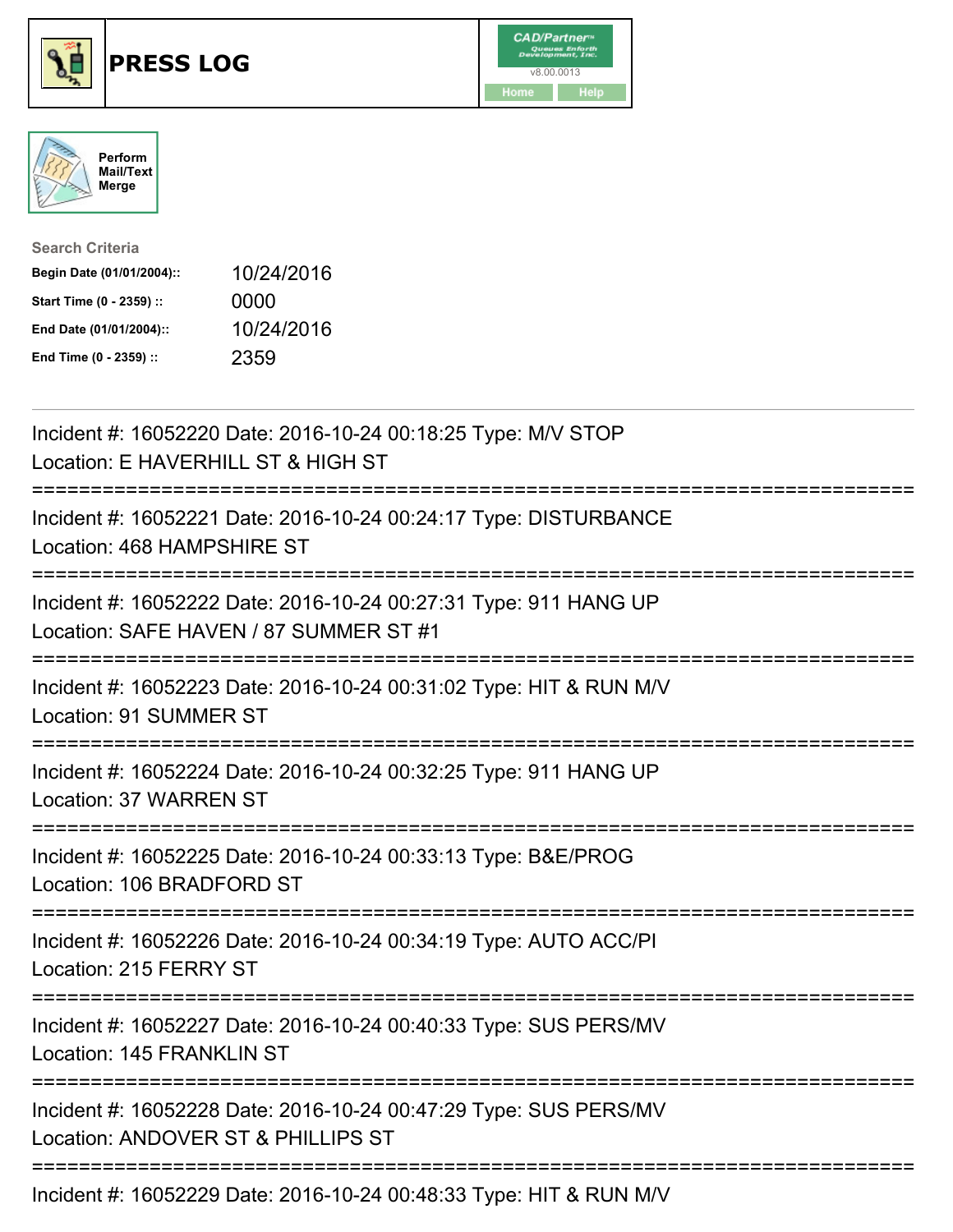| Location: CHESTNUT ST & JACKSON ST<br>:=====================                                                                               |
|--------------------------------------------------------------------------------------------------------------------------------------------|
| Incident #: 16052230 Date: 2016-10-24 00:58:32 Type: A&B PAST<br>Location: 383 HAVERHILL ST #16<br>:=====================<br>============= |
| Incident #: 16052232 Date: 2016-10-24 01:07:23 Type: DOMESTIC/PAST<br>Location: 468 HAMPSHIRE ST                                           |
| Incident #: 16052231 Date: 2016-10-24 01:09:20 Type: NOISE ORD<br>Location: 59 BUNKERHILL ST                                               |
| Incident #: 16052233 Date: 2016-10-24 01:13:13 Type: NOISE ORD<br>Location: MAKARENA RESTAURANT / 150 COMMON ST                            |
| Incident #: 16052234 Date: 2016-10-24 01:38:05 Type: M/V STOP<br>Location: LOWELL ST & WINTER ST<br>-------------------------              |
| Incident #: 16052235 Date: 2016-10-24 02:08:18 Type: M/V STOP<br><b>Location: SHAWSHEEN RD</b>                                             |
| Incident #: 16052236 Date: 2016-10-24 02:12:13 Type: NOISE ORD<br>Location: 56 SPRINGFIELD ST #7                                           |
| Incident #: 16052237 Date: 2016-10-24 02:30:17 Type: M/V STOP<br>Location: BRADFORD ST & HAMPSHIRE ST                                      |
| Incident #: 16052238 Date: 2016-10-24 02:35:05 Type: DISTURBANCE<br>Location: 336 COMMON ST                                                |
| Incident #: 16052239 Date: 2016-10-24 02:42:27 Type: B&E/PROG<br>Location: D'WENDY'S RESTARAUNT / 459 BROADWAY                             |
| Incident #: 16052240 Date: 2016-10-24 02:58:28 Type: EXTRA SURVEIL<br>Location: 112 PROSPECT ST                                            |
| Incident #: 16052241 Date: 2016-10-24 03:09:55 Type: M/V STOP<br>Location: BROADWAY & CROSS ST                                             |
| Incident #: 16052242 Date: 2016-10-24 03:14:48 Type: M/V STOP<br>Location: BROADWAY & GREEN ST                                             |
| Incident #: 16052243 Date: 2016-10-24 03:17:30 Type: SPECIAL CHECK                                                                         |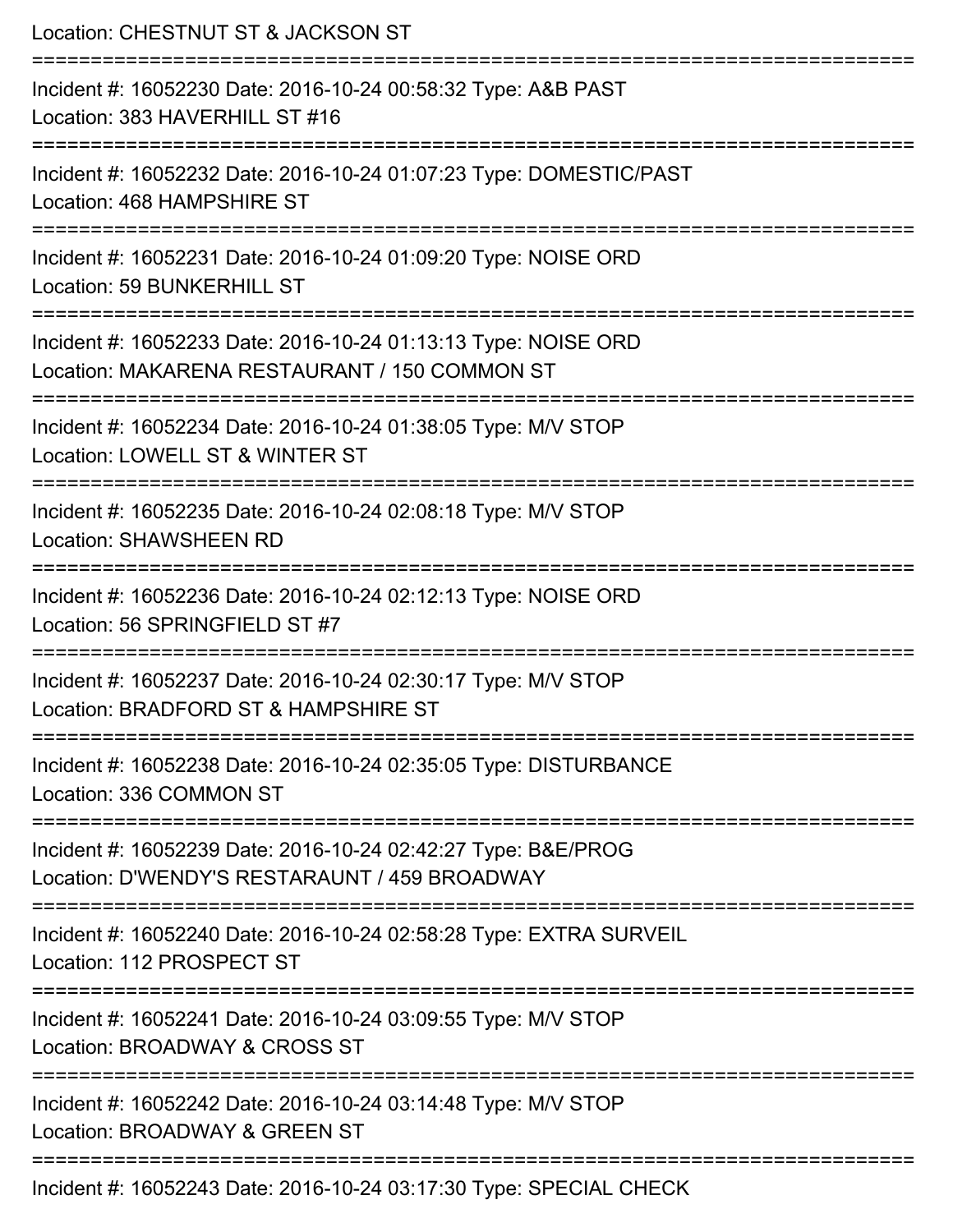| Incident #: 16052244 Date: 2016-10-24 03:17:41 Type: BUILDING CHK<br>Location: SAM'S FOOD STORE / 389 BROADWAY   |
|------------------------------------------------------------------------------------------------------------------|
| Incident #: 16052245 Date: 2016-10-24 03:25:10 Type: M/V STOP<br>Location: HAMPSHIRE ST & HAVERHILL ST           |
| Incident #: 16052246 Date: 2016-10-24 03:28:50 Type: BUILDING CHK<br>Location: MERCEDES APPLIANCE / 250 BROADWAY |
| Incident #: 16052247 Date: 2016-10-24 06:51:24 Type: AUTO ACC/NO PI<br>Location: 210 LAWRENCE ST                 |
| Incident #: 16052248 Date: 2016-10-24 06:56:38 Type: TOW/REPOSSED<br>Location: 58 BIGELOW ST #2                  |
| Incident #: 16052249 Date: 2016-10-24 07:17:05 Type: M/V STOP<br>Location: 129 HOWARD ST                         |
| Incident #: 16052251 Date: 2016-10-24 07:27:06 Type: M/V STOP<br>Location: 25 MARSTON ST                         |
| Incident #: 16052250 Date: 2016-10-24 07:27:45 Type: M/V STOP<br>Location: HAMPSHIRE ST & HAVERHILL ST           |
| Incident #: 16052252 Date: 2016-10-24 07:31:56 Type: ALARMS<br>Location: 15 FLORAL ST                            |
| Incident #: 16052253 Date: 2016-10-24 07:33:52 Type: M/V STOP<br>Location: CANAL ST & MARSTON ST                 |
| Incident #: 16052254 Date: 2016-10-24 07:47:37 Type: M/V STOP<br>Location: E HAVERHILL ST & FERRY ST             |
| Incident #: 16052255 Date: 2016-10-24 07:48:07 Type: M/V STOP<br>Location: LOWELL ST & WINTER ST                 |
| Incident #: 16052256 Date: 2016-10-24 08:09:48 Type: TOW/REPOSSED<br>Location: 67B BEACON ST                     |
| Incident #: 16052257 Date: 2016-10-24 08:14:24 Type: COUNTERFEIT                                                 |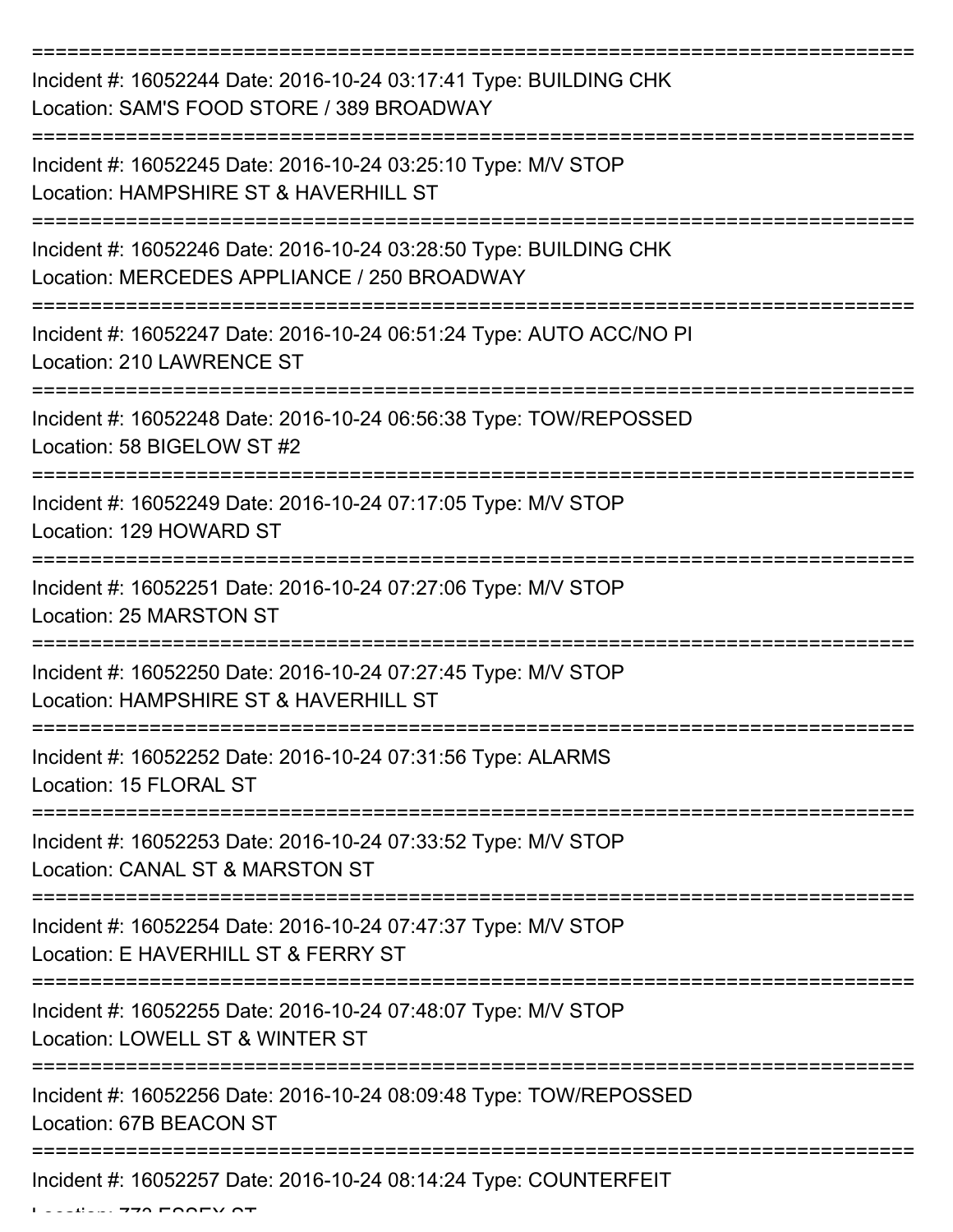| Incident #: 16052258 Date: 2016-10-24 08:27:39 Type: STOL/MV/PAS<br>Location: 36 AVON ST         |
|--------------------------------------------------------------------------------------------------|
| Incident #: 16052259 Date: 2016-10-24 08:30:22 Type: M/V STOP<br>Location: 360 MERRIMACK ST      |
| Incident #: 16052260 Date: 2016-10-24 08:32:09 Type: ALARM/BURG<br>Location: 15 FLORAL ST        |
| Incident #: 16052261 Date: 2016-10-24 08:40:35 Type: 209A/SERVE<br>Location: 77 S UNION ST       |
| Incident #: 16052262 Date: 2016-10-24 08:41:34 Type: 209A/SERVE<br>Location: 90 LOWELL ST        |
| Incident #: 16052263 Date: 2016-10-24 08:42:23 Type: 209A/SERVE<br>Location: 40 SUMMER ST        |
| Incident #: 16052264 Date: 2016-10-24 08:44:20 Type: WARRANT SERVE<br>Location: 100 RAILROAD ST  |
| Incident #: 16052265 Date: 2016-10-24 08:46:20 Type: GENERAL SERV<br>Location: 369 LAWRENCE ST   |
| Incident #: 16052266 Date: 2016-10-24 08:57:41 Type: M/V STOP<br><b>Location: MILTON ST</b>      |
| Incident #: 16052267 Date: 2016-10-24 09:02:06 Type: COURT DOC SERVE<br>Location: 55 SARGENT ST  |
| Incident #: 16052268 Date: 2016-10-24 09:17:24 Type: DOMESTIC/PROG<br>Location: 2 MUSEUM SQ #914 |
| Incident #: 16052269 Date: 2016-10-24 09:23:43 Type: GENERAL SERV<br>Location: 165 CRAWFORD ST   |
| Incident #: 16052270 Date: 2016-10-24 09:39:14 Type: LIC PLATE STO<br>Location: 33 BOWDOIN ST    |
| Incident #: 16052271 Date: 2016-10-24 09:42:06 Type: AUTO ACC/NO PI                              |

Location: CODNICH CT & KNOY CT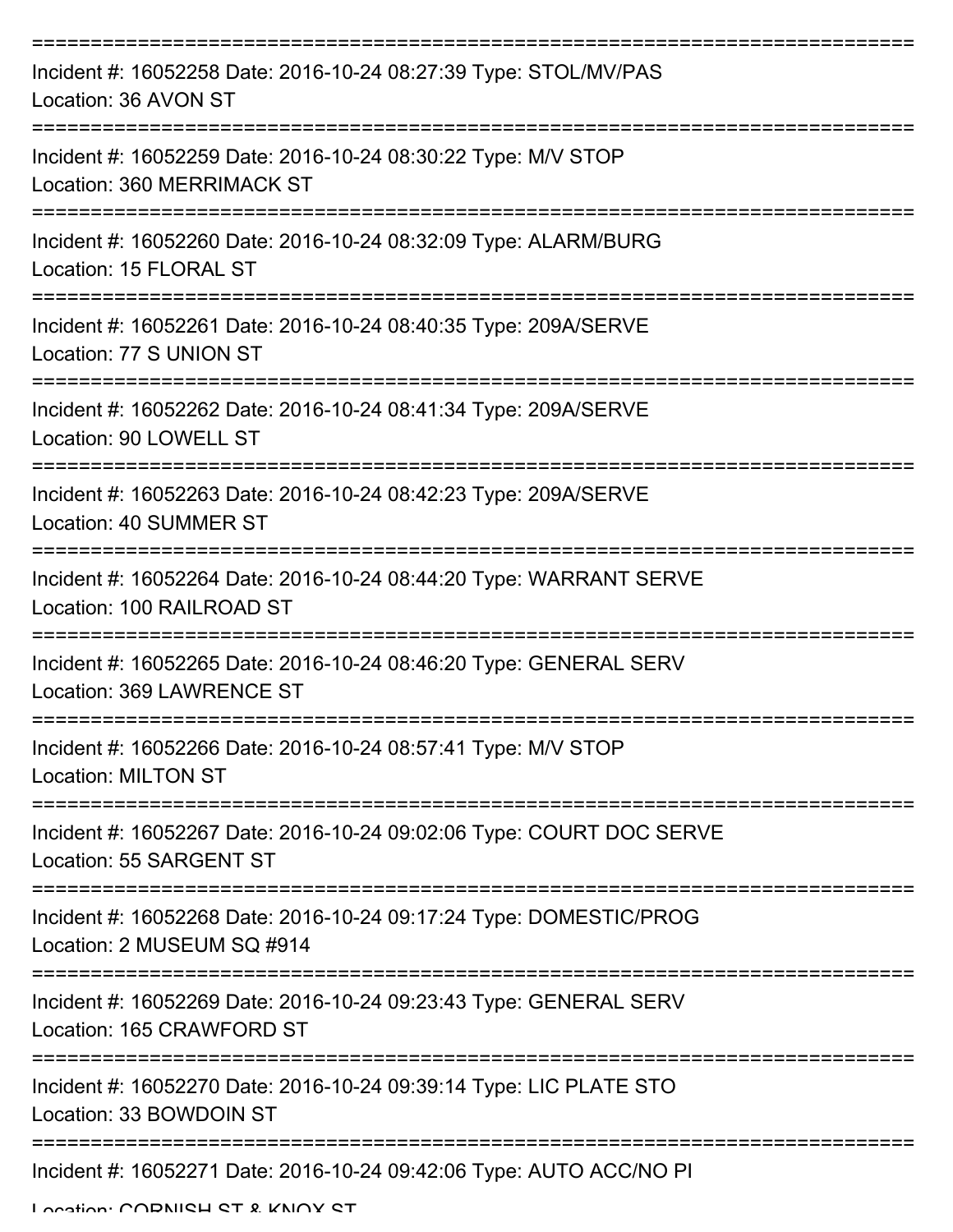| Incident #: 16052272 Date: 2016-10-24 09:49:29 Type: WARRANT SERVE<br>Location: 2 MUSEUM SQ #109                                        |
|-----------------------------------------------------------------------------------------------------------------------------------------|
| Incident #: 16052273 Date: 2016-10-24 09:56:05 Type: AUTO ACC/NO PI<br>Location: ESSEX ST & JACKSON ST                                  |
| Incident #: 16052274 Date: 2016-10-24 10:10:26 Type: M/V STOP<br>Location: 169 NEWBURY ST                                               |
| Incident #: 16052275 Date: 2016-10-24 10:14:46 Type: RECOV/STOL/MV<br>Location: MT VERNON ST & S BROADWAY                               |
| Incident #: 16052276 Date: 2016-10-24 10:20:58 Type: M/V STOP<br><b>Location: CENTRAL BRIDGE</b>                                        |
| Incident #: 16052277 Date: 2016-10-24 10:30:58 Type: SUS PERS/MV<br>Location: BRADFORD & FRANKLIN                                       |
| Incident #: 16052278 Date: 2016-10-24 10:34:05 Type: DISTURBANCE<br>Location: 33 S BROADWAY                                             |
| Incident #: 16052279 Date: 2016-10-24 10:37:17 Type: B&E FOLLOW UP<br>Location: ALTERNATIVES MULTISERVICES / 205 BROADWAY               |
| Incident #: 16052280 Date: 2016-10-24 10:38:47 Type: MEDIC SUPPORT<br>Location: 87 EVERETT ST                                           |
| Incident #: 16052281 Date: 2016-10-24 10:40:05 Type: AUTO ACC/NO PI<br>Location: 160 S BROADWAY                                         |
| Incident #: 16052282 Date: 2016-10-24 10:41:34 Type: CK WELL BEING<br>Location: 41 BYRON AV                                             |
| :====================================<br>Incident #: 16052283 Date: 2016-10-24 10:49:09 Type: CK WELL BEING<br>Location: 320 S BROADWAY |
| Incident #: 16052284 Date: 2016-10-24 10:54:10 Type: GENERAL SERV<br>Location: 110 CROSS ST                                             |
| Incident #: 16052285 Date: 2016-10-24 10:58:35 Type: AUTO ACC/NO PI<br>Location: 327 BROADWAY                                           |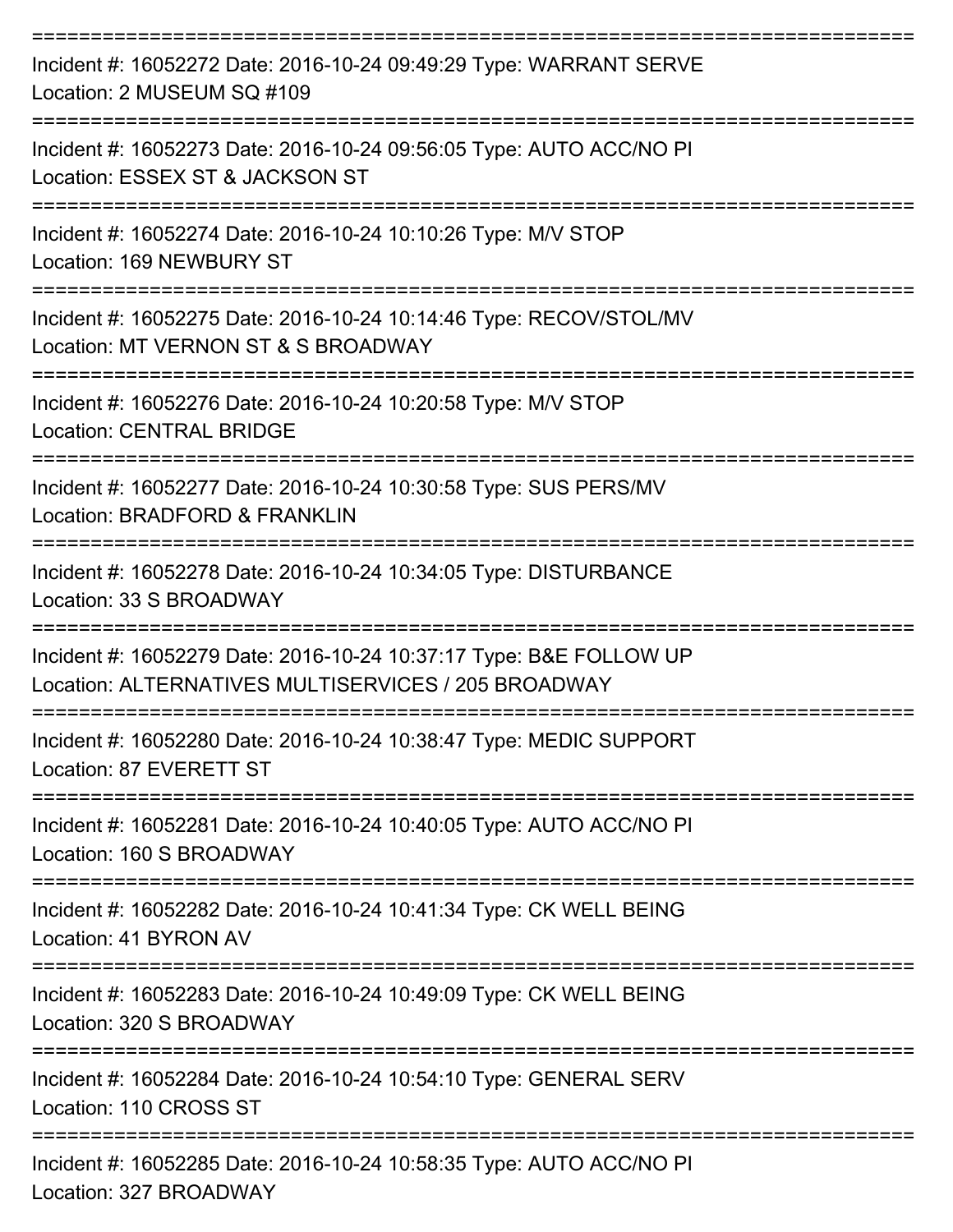| Incident #: 16052286 Date: 2016-10-24 11:01:07 Type: WARRANT SERVE<br>Location: 28 SUMMER ST                                                                 |
|--------------------------------------------------------------------------------------------------------------------------------------------------------------|
| Incident #: 16052287 Date: 2016-10-24 11:11:16 Type: PARK & WALK<br>Location: SOUTH COMMON                                                                   |
| Incident #: 16052288 Date: 2016-10-24 11:11:58 Type: 209A/SERVE<br>Location: 1 GENERAL ST<br>=====================================                           |
| Incident #: 16052289 Date: 2016-10-24 11:12:31 Type: INVEST CONT<br>Location: JACKSON ST & METHUEN ST                                                        |
| Incident #: 16052290 Date: 2016-10-24 11:15:52 Type: GENERAL SERV<br>Location: 364 HAMPSHIRE ST<br>:===================================<br>:================ |
| Incident #: 16052292 Date: 2016-10-24 11:22:26 Type: HIT & RUN M/V<br>Location: HAVERHILL ST & WARREN ST                                                     |
| Incident #: 16052291 Date: 2016-10-24 11:22:31 Type: AUTO ACC/NO PI<br>Location: LAWRENCE ST & SUNSET AV                                                     |
| Incident #: 16052293 Date: 2016-10-24 11:30:53 Type: ALARM/BURG<br>Location: 290 WATER ST                                                                    |
| Incident #: 16052294 Date: 2016-10-24 11:34:46 Type: LARCENY/PAST<br>Location: 615 BROADWAY                                                                  |
| Incident #: 16052295 Date: 2016-10-24 11:43:15 Type: 209A/SERVE<br>Location: 401 CANAL ST                                                                    |
| Incident #: 16052296 Date: 2016-10-24 11:49:38 Type: INVEST CONT<br>Location: 186 FARNHAM                                                                    |
| Incident #: 16052297 Date: 2016-10-24 11:57:23 Type: 209A/SERVE<br>Location: 31 FAIRMONT ST                                                                  |
| Incident #: 16052298 Date: 2016-10-24 12:00:39 Type: ASSIST FIRE<br>Location: 38 AMHERST ST                                                                  |
| Incident #: 16052299 Date: 2016-10-24 12:02:48 Type: COURT DOC SERVE<br>Location: 67 NEWTON ST                                                               |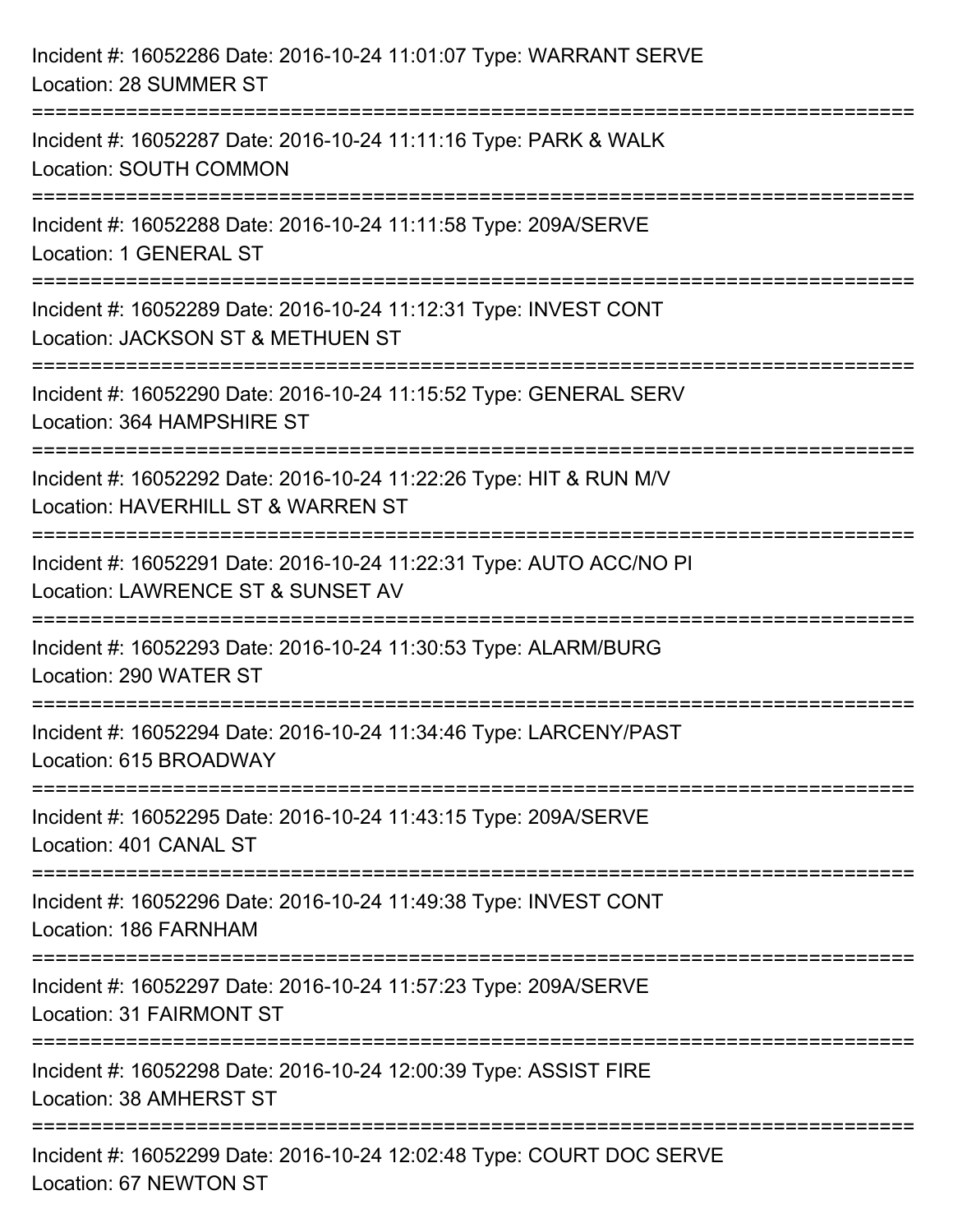| Incident #: 16052300 Date: 2016-10-24 12:06:35 Type: FRAUD<br>Location: 1 GENERAL ST                                             |
|----------------------------------------------------------------------------------------------------------------------------------|
| :=============================<br>Incident #: 16052301 Date: 2016-10-24 12:08:34 Type: COURT DOC SERVE<br>Location: 96 NEWTON ST |
| Incident #: 16052302 Date: 2016-10-24 12:08:58 Type: GENERAL SERV<br>Location: 70 N PARISH RD<br>:======================         |
| Incident #: 16052303 Date: 2016-10-24 12:09:17 Type: LOST PROPERTY<br>Location: 579 HAVERHILL ST                                 |
| Incident #: 16052305 Date: 2016-10-24 12:22:27 Type: KEEP PEACE<br>Location: 106 BRADFORD ST<br>===========================      |
| Incident #: 16052304 Date: 2016-10-24 12:23:51 Type: DISABLED MV<br>Location: 525 ANDOVER ST                                     |
| Incident #: 16052306 Date: 2016-10-24 12:25:50 Type: DRUG VIO<br>Location: BROMFIELD ST & WALNUT ST                              |
| Incident #: 16052307 Date: 2016-10-24 12:38:27 Type: ANIMAL COMPL<br>Location: 54 MARGIN ST FL 1ST                               |
| Incident #: 16052308 Date: 2016-10-24 12:39:00 Type: STOL/MV/PAS<br>Location: 80 WARREN ST                                       |
| Incident #: 16052309 Date: 2016-10-24 12:49:42 Type: ANIMAL COMPL<br>Location: 105 WATER ST                                      |
| Incident #: 16052310 Date: 2016-10-24 12:54:02 Type: 209A/SERVE<br>Location: 75 BROOKFIELD ST                                    |
| Incident #: 16052311 Date: 2016-10-24 12:58:16 Type: MEDIC SUPPORT<br>Location: 360 LOWELL ST                                    |
| Incident #: 16052312 Date: 2016-10-24 13:07:09 Type: SHOTS FIRED<br>Location: 26 SARATOGA ST                                     |
| Incident #: 16052314 Date: 2016-10-24 13:27:59 Type: LOST PROPERTY<br>Location: BROADWAY                                         |

===========================================================================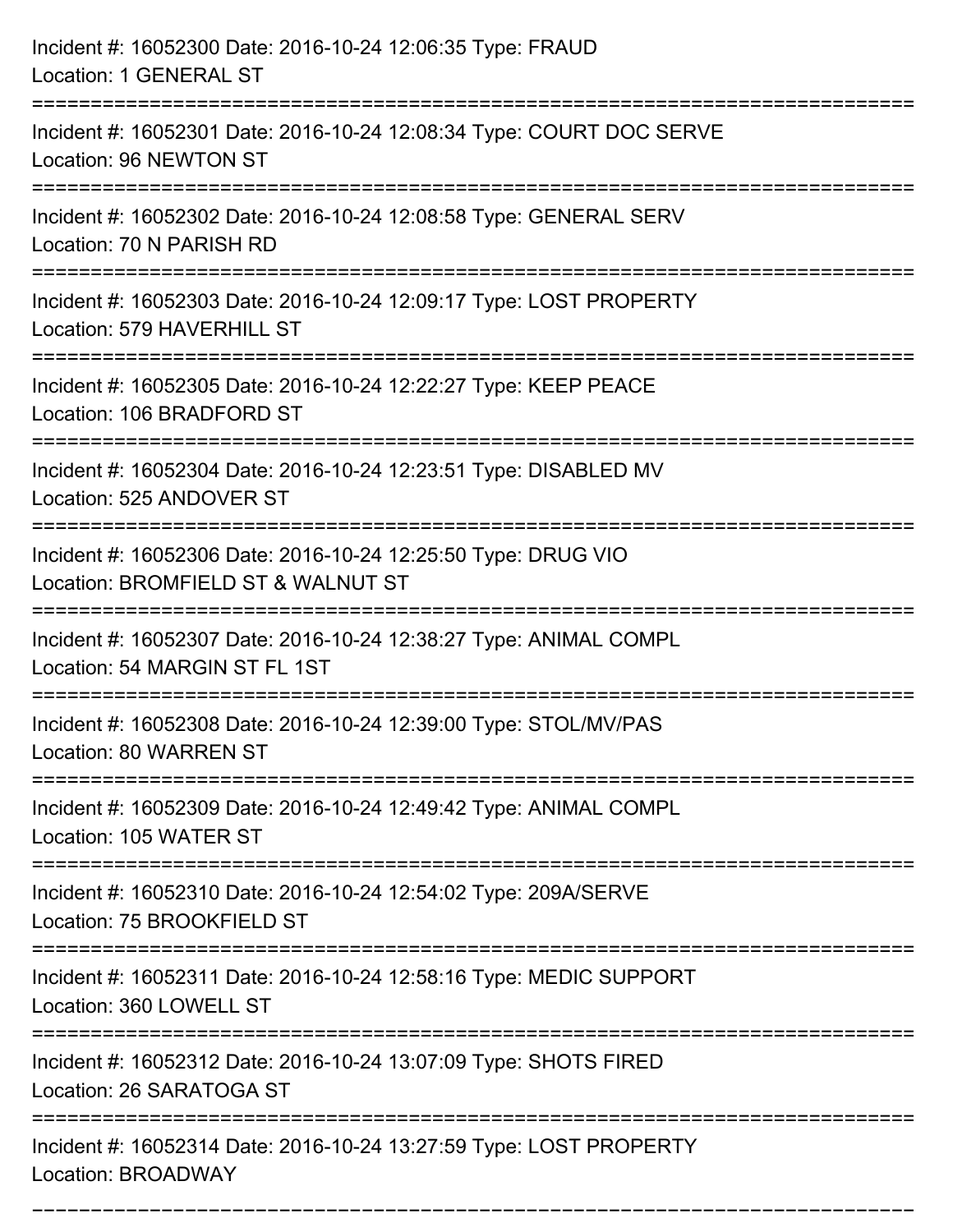| Incident #: 16052313 Date: 2016-10-24 13:30:26 Type: ALARM/BURG<br>Location: 2 YALE ST                                   |
|--------------------------------------------------------------------------------------------------------------------------|
| Incident #: 16052315 Date: 2016-10-24 13:51:59 Type: STOLEN PROP<br>Location: 57 GILBERT ST                              |
| Incident #: 16052316 Date: 2016-10-24 14:03:48 Type: M/V STOP<br>Location: 73 MAY ST                                     |
| Incident #: 16052317 Date: 2016-10-24 14:11:37 Type: LOST PROPERTY<br>Location: 305 ESSEX ST                             |
| Incident #: 16052318 Date: 2016-10-24 14:15:09 Type: AUTO ACC/NO PI<br>Location: 150 PARK ST                             |
| Incident #: 16052319 Date: 2016-10-24 14:40:48 Type: AUTO ACC/NO PI<br>Location: BOXFORD ST & FOSTER ST                  |
| Incident #: 16052320 Date: 2016-10-24 14:48:27 Type: WARRANT SERVE<br>Location: 90 LOWELL ST                             |
| Incident #: 16052321 Date: 2016-10-24 14:57:33 Type: CK WELL BEING<br>Location: SUN BRIDGE NURSING HOME / 555 S UNION ST |
| Incident #: 16052322 Date: 2016-10-24 14:58:46 Type: 911 HANG UP<br>Location: 100 WINTHROP AV                            |
| Incident #: 16052323 Date: 2016-10-24 15:17:51 Type: M/V STOP<br>Location: HAMPSHIRE ST & HAVERHILL ST                   |
| Incident #: 16052324 Date: 2016-10-24 15:26:51 Type: GENERAL SERV<br>Location: 1 BEACON AV                               |
| Incident #: 16052325 Date: 2016-10-24 15:30:45 Type: M/V STOP<br>Location: BRADFORD ST & FRANKLIN ST                     |
| Incident #: 16052326 Date: 2016-10-24 15:31:57 Type: MEDIC SUPPORT<br>Location: 39 E PLATT ST                            |
| Incident #: 16052327 Date: 2016-10-24 15:35:50 Type: MV/BLOCKING<br>Location: 137 ARLINGTON ST                           |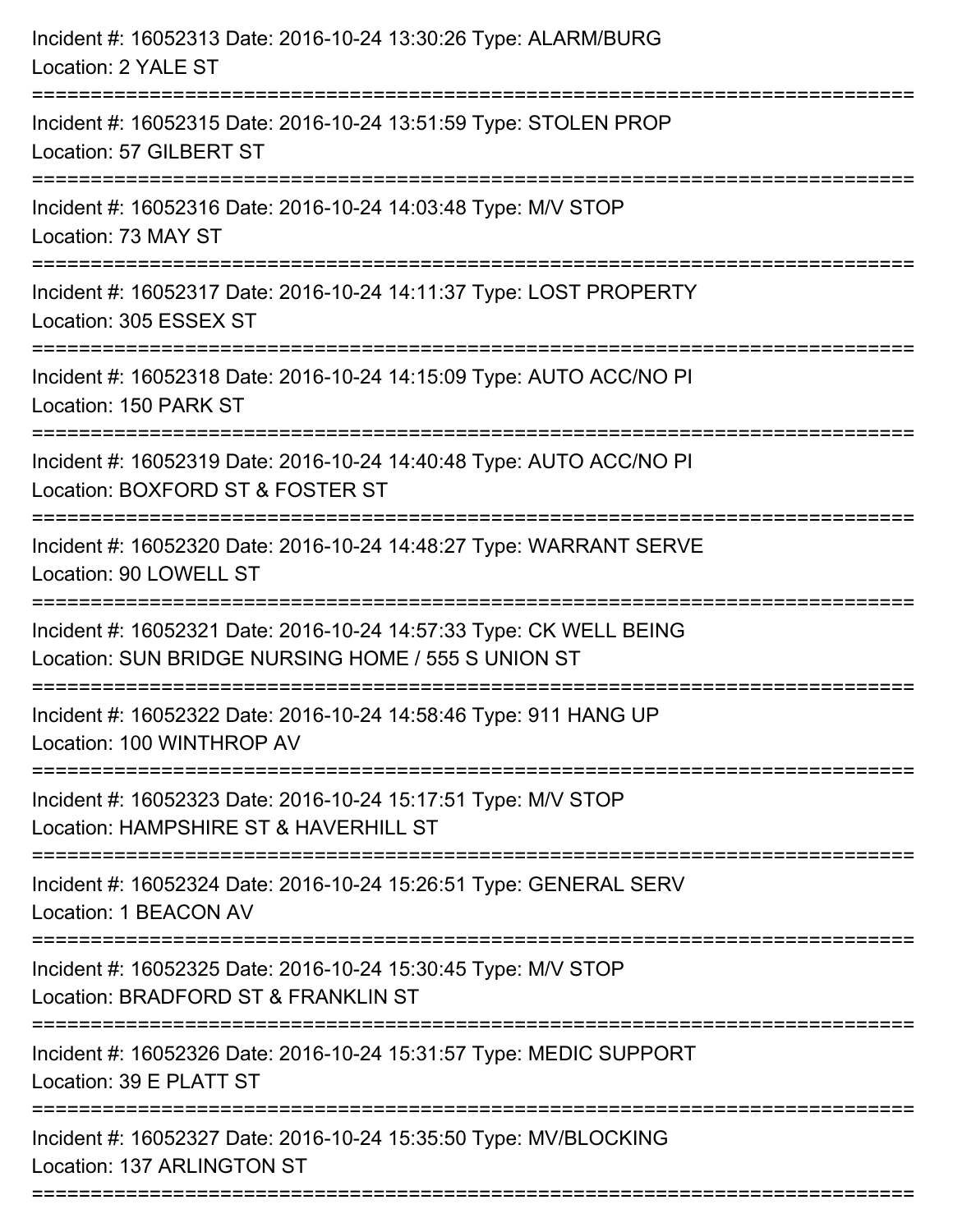Location: 19 BENNINGTON ST

| Incident #: 16052329 Date: 2016-10-24 15:43:34 Type: LIC PLATE STO<br>Location: 291 HOWARD ST                               |
|-----------------------------------------------------------------------------------------------------------------------------|
| Incident #: 16052330 Date: 2016-10-24 16:09:31 Type: HIT & RUN M/V<br>Location: 82 WATER ST<br>==========================   |
| Incident #: 16052331 Date: 2016-10-24 16:21:46 Type: AUTO ACC/NO PI<br>Location: CANAL ST & UNION ST                        |
| Incident #: 16052332 Date: 2016-10-24 16:26:18 Type: CK WELL BEING<br><b>Location: CENTRAL BRIDGE</b>                       |
| Incident #: 16052333 Date: 2016-10-24 16:36:04 Type: STOL/MV/PAS<br>Location: 7 WILMOT ST                                   |
| Incident #: 16052334 Date: 2016-10-24 16:43:52 Type: AUTO ACC/NO PI<br>Location: 305 WATER ST                               |
| Incident #: 16052335 Date: 2016-10-24 16:49:47 Type: MISSING PERS<br>Location: 65 HAVERHILL ST                              |
| Incident #: 16052336 Date: 2016-10-24 17:08:08 Type: AUTO ACC/NO PI<br>Location: BROADWAY & LOWELL ST<br>.----------------- |
| Incident #: 16052337 Date: 2016-10-24 17:17:41 Type: BUILDING CHK<br>Location: 9-11 HUDSON                                  |
| Incident #: 16052338 Date: 2016-10-24 17:22:09 Type: HIT & RUN M/V<br>Location: 60 SARGENT ST                               |
| Incident #: 16052339 Date: 2016-10-24 17:29:36 Type: LOCKOUT<br>Location: 11 LAWRENCE ST #205 FL 2                          |
| Incident #: 16052340 Date: 2016-10-24 17:34:09 Type: VIO CITY ORD<br><b>Location: STATE ST</b>                              |
| Incident #: 16052341 Date: 2016-10-24 17:34:53 Type: M/V STOP<br>Location: BROADWAY & LOWELL ST                             |
|                                                                                                                             |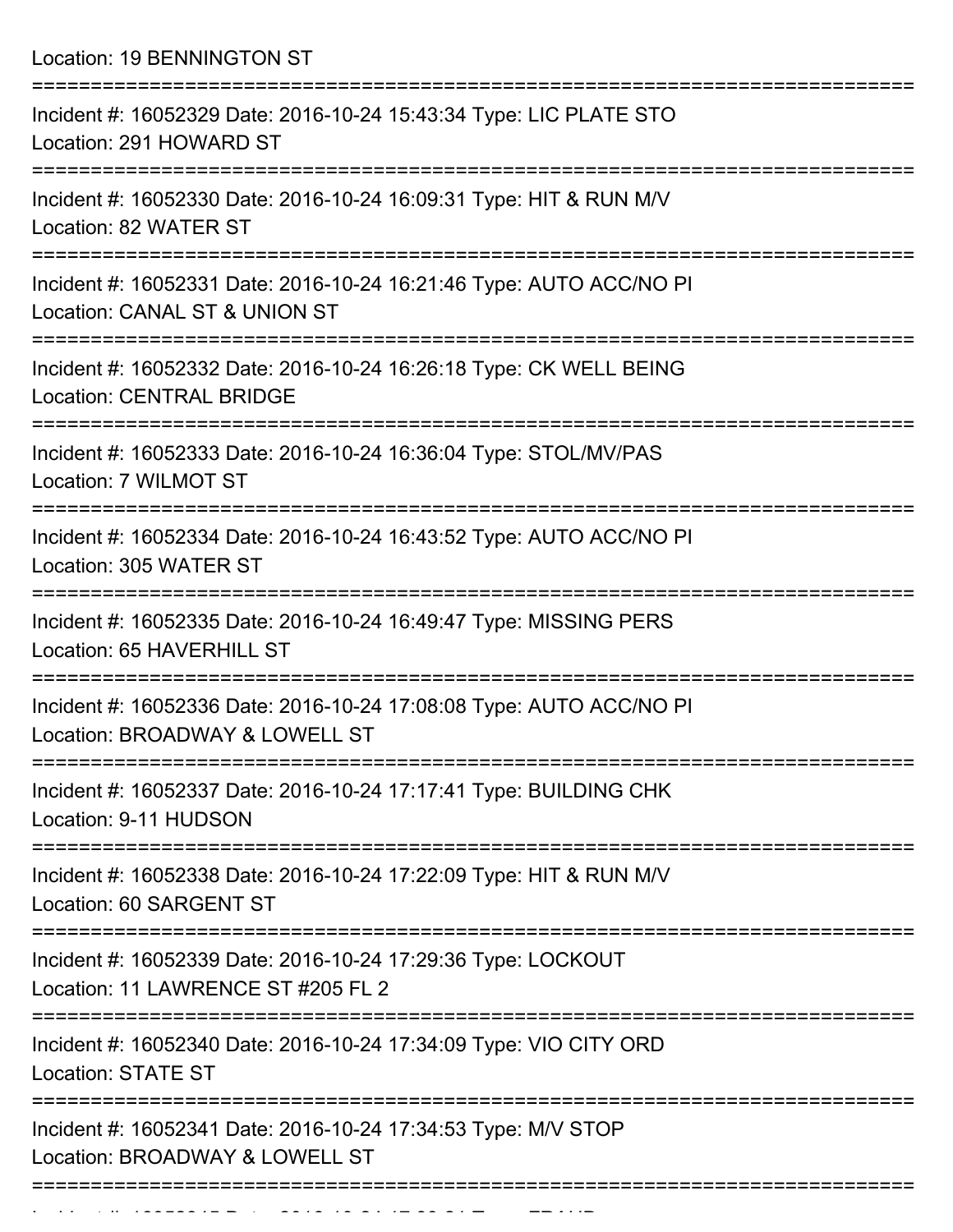| Location: 206 PARK ST #A                                                                                                         |
|----------------------------------------------------------------------------------------------------------------------------------|
| Incident #: 16052342 Date: 2016-10-24 17:41:38 Type: INVEST CONT<br>Location: 90 LOWELL ST<br>:================================= |
| Incident #: 16052343 Date: 2016-10-24 17:41:52 Type: LARCENY/PAST<br>Location: 266 BROADWAY                                      |
| Incident #: 16052344 Date: 2016-10-24 17:43:34 Type: M/V STOP<br>Location: 55 WINTHROP AV                                        |
| Incident #: 16052346 Date: 2016-10-24 17:49:49 Type: M/V STOP<br>Location: CHESTER ST & S BROADWAY                               |
| Incident #: 16052347 Date: 2016-10-24 17:50:21 Type: M/V STOP<br>Location: BROADWAY & CONCORD ST                                 |
| Incident #: 16052348 Date: 2016-10-24 17:57:05 Type: M/V STOP<br>Location: E HAVERHILL ST & OAK ST                               |
| Incident #: 16052349 Date: 2016-10-24 17:58:07 Type: M/V STOP<br>Location: BROADWAY & LOWELL ST                                  |
| Incident #: 16052350 Date: 2016-10-24 18:03:48 Type: M/V STOP<br>Location: E HAVERHILL ST & OAK ST                               |
| Incident #: 16052351 Date: 2016-10-24 18:05:52 Type: M/V STOP<br>Location: ANDOVER ST & S BROADWAY                               |
| Incident #: 16052352 Date: 2016-10-24 18:05:53 Type: ALARM/BURG<br>Location: RESD; MARY BAEZ / 131 SPRUCE ST                     |
| Incident #: 16052353 Date: 2016-10-24 18:07:45 Type: WARRANT SERVE<br>Location: 198 PHILLIPS ST                                  |
| Incident #: 16052354 Date: 2016-10-24 18:09:47 Type: M/V STOP<br>Location: BROADWAY & TREMONT ST                                 |
| Incident #: 16052355 Date: 2016-10-24 18:09:48 Type: TRESPASSING<br>Location: 700 ESSEX ST                                       |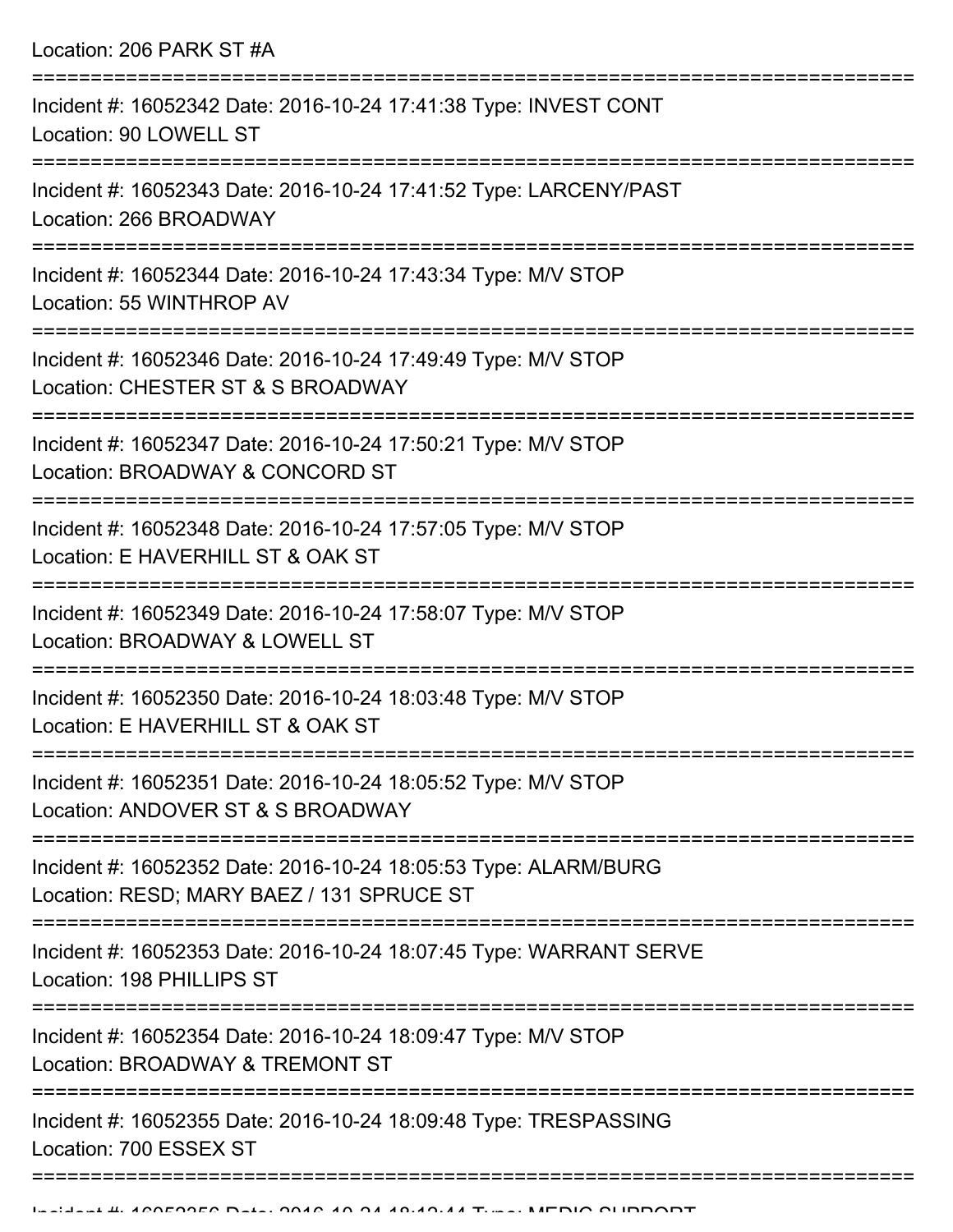| Location: LAWRENCE STORE / 107 S UNION ST                                                                                                             |
|-------------------------------------------------------------------------------------------------------------------------------------------------------|
| Incident #: 16052358 Date: 2016-10-24 18:14:23 Type: DOMESTIC/PROG<br>Location: 162 WEST ST                                                           |
| Incident #: 16052357 Date: 2016-10-24 18:14:26 Type: M/V STOP<br>Location: BROADWAY & LOWELL ST                                                       |
| Incident #: 16052360 Date: 2016-10-24 18:31:53 Type: ANIMAL COMPL<br>Location: 78 NESMITH ST                                                          |
| Incident #: 16052359 Date: 2016-10-24 18:32:23 Type: M/V STOP<br>Location: PROSPECT ST & SHERIDAN ST                                                  |
| Incident #: 16052361 Date: 2016-10-24 18:40:27 Type: M/V STOP<br>Location: BROADWAY & CONCORD ST                                                      |
| ==================================<br>Incident #: 16052362 Date: 2016-10-24 18:48:35 Type: ALARM/BURG<br>Location: GLAMOUR BOUTIQUE / 165 LAWRENCE ST |
| Incident #: 16052363 Date: 2016-10-24 18:57:17 Type: M/V STOP<br>Location: MARKET ST & PARKER ST                                                      |
| Incident #: 16052364 Date: 2016-10-24 19:18:59 Type: M/V STOP<br>Location: AMESBURY ST & LOWELL ST                                                    |
| Incident #: 16052365 Date: 2016-10-24 19:20:43 Type: ALARM/BURG<br>Location: RESD; DARREN CASTILLO / 291 ESSEX ST #3                                  |
| Incident #: 16052366 Date: 2016-10-24 19:23:14 Type: M/V STOP<br>Location: HAMPSHIRE ST & HAVERHILL ST                                                |
| Incident #: 16052368 Date: 2016-10-24 19:26:34 Type: SHOTS FIRED<br>Location: IRENE ST & DAWES ST                                                     |
| Incident #: 16052367 Date: 2016-10-24 19:27:06 Type: M/V STOP<br>Location: FRANKLIN ST & LOWELL ST                                                    |
| Incident #: 16052369 Date: 2016-10-24 19:33:45 Type: SUS PERS/MV<br>Location: 145 HANCOCK ST                                                          |
| Incident #: 16052370 Date: 2016-10-24 19:39:37 Type: M/V STOP                                                                                         |

Incident #: 16052370 Date: 2016-10-24 19:39:37 Type: M/V STOP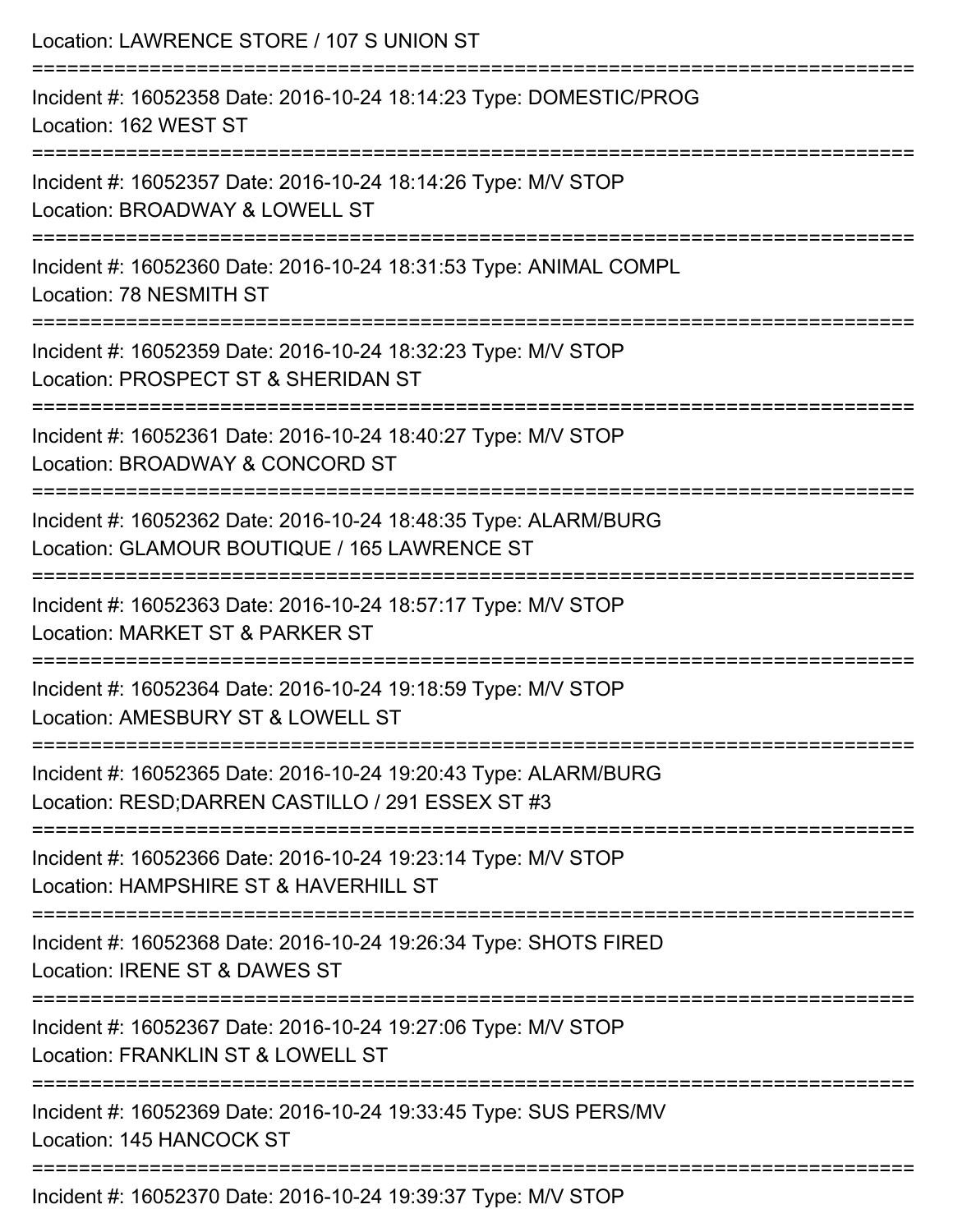| Incident #: 16052371 Date: 2016-10-24 20:16:33 Type: DISORDERLY<br>Location: 73 WINTHROP AV               |
|-----------------------------------------------------------------------------------------------------------|
| Incident #: 16052375 Date: 2016-10-24 20:25:14 Type: CK WELL BEING<br>Location: MERRIMACK ST & S UNION ST |
| Incident #: 16052372 Date: 2016-10-24 20:25:45 Type: M/V STOP<br>Location: 16 BROOK ST                    |
| Incident #: 16052373 Date: 2016-10-24 20:30:17 Type: EXTRA SURVEIL<br>Location: 12 PROSPECT CT            |
| Incident #: 16052374 Date: 2016-10-24 20:34:07 Type: M/V STOP<br>Location: BROADWAY & CEDAR ST            |
| Incident #: 16052376 Date: 2016-10-24 20:42:27 Type: UNWANTEDGUEST<br>Location: 378 LOWELL ST #REAR FL 2  |
| Incident #: 16052377 Date: 2016-10-24 20:48:54 Type: M/V STOP<br>Location: JACKSON ST                     |
| Incident #: 16052378 Date: 2016-10-24 20:50:05 Type: GUN CALL<br>Location: 21 KNOX ST                     |
| Incident #: 16052379 Date: 2016-10-24 20:55:04 Type: 209A/VIOLATION<br>Location: 248 BROADWAY             |
| Incident #: 16052380 Date: 2016-10-24 20:57:39 Type: ALARM/BURG<br>Location: OUR HOUSE / 168 NEWBURY ST   |
| Incident #: 16052381 Date: 2016-10-24 20:57:55 Type: M/V STOP<br>Location: HAVERHILL ST & JACKSON ST      |
| Incident #: 16052382 Date: 2016-10-24 21:01:51 Type: M/V STOP<br>Location: AVON ST & JACKSON ST           |
| Incident #: 16052383 Date: 2016-10-24 21:39:14 Type: INVEST CONT<br><b>Location: 1 GENERAL ST</b>         |
| Incident #: 16052384 Date: 2016-10-24 21:45:43 Type: INVEST CONT                                          |